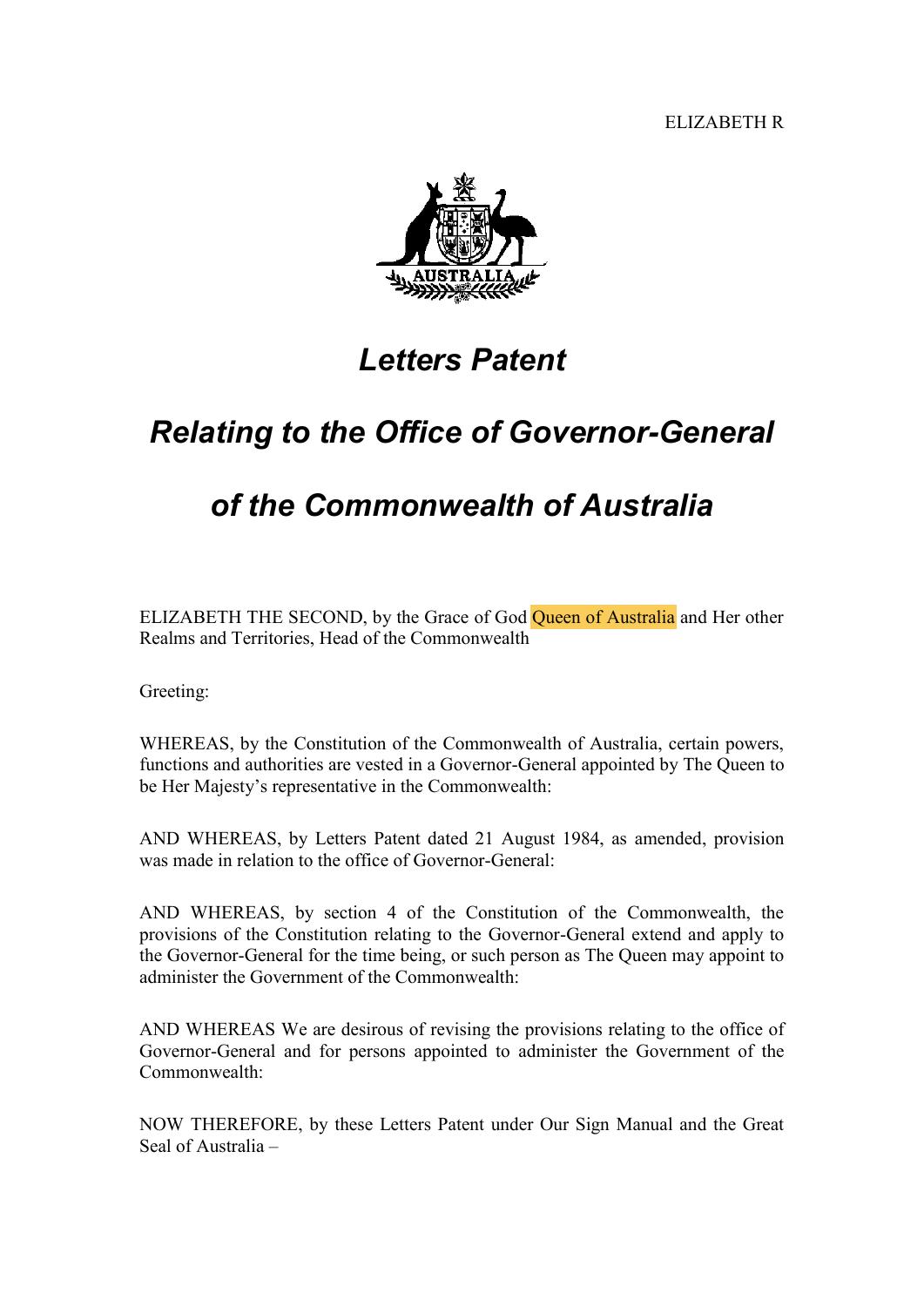- I. We revoke the Letters Patent dated 21 August 1984, as amended.
- II. We declare that
	- (a) the appointment of a person to the office of Governor-General shall be during Our pleasure by Commission under Our Sign Manual and the Great Seal of Australia; and
	- (b) before assuming office, a person appointed to be Governor-General shall take the Oath or Affirmation of Allegiance and the Oath or Affirmation of Office in the presence of the Chief Justice or another Justice of the High Court of Australia.
- III. We declare that
	- (a) the appointment of a person to administer the Government of the Commonwealth under section 4 of the Constitution of the Commonwealth shall be during Our pleasure by Commission under Our Sign Manual and the Great Seal of Australia;
	- (b) the powers, functions and authorities of the Governor-General shall, subject to this Clause, vest in any person so appointed from time to time by Us to administer the Government of the Commonwealth only in the event of the absence out of Australia, or the death, incapacity or removal of the Governor-General for the time being, or in the event of the Governor-General having absented himself or herself temporarily from office for any reason;
	- (c) a person so appointed shall not assume the administration of the Government of the Commonwealth –
		- (i) in the event of the absence of the Governor-General out of Australia - except at the request of the Governor-General or the Prime Minister of the Commonwealth;
		- (ii) in the event of the absence of the Governor-General out of Australia and of the death, incapacity or absence out of Australia of the Prime Minister of the Commonwealth - except at the request of the Governor-General, the Deputy Prime Minister or the next most senior Minister of State for the Commonwealth who is in Australia and available to make such a request;
		- (iii) in the event of the death, incapacity or removal of the Governor-General, or in the event of the Governor-General having absented himself or herself temporarily from office for any reason - except at the request of the Prime Minister of the Commonwealth; or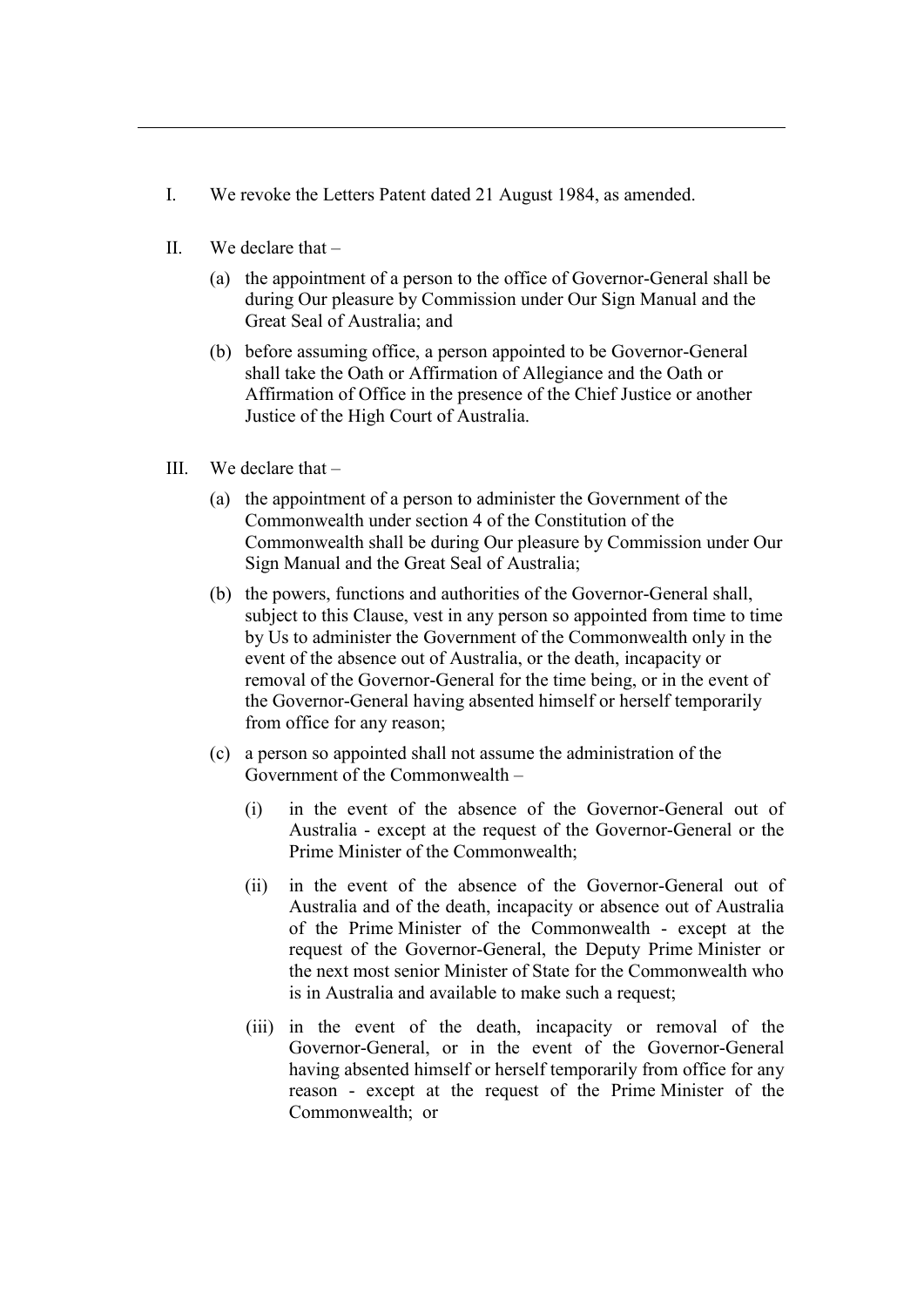- (iv) in the event of the death, incapacity or removal of the Governor-General, or in the event of the Governor-General having absented himself or herself temporarily from office for any reason, and of the death, incapacity or absence out of Australia of the Prime Minister of the Commonwealth - except at the request of the Deputy Prime Minister or the next most Senior Minister of State for the Commonwealth who is in Australia and available to make such a request;
- (d) a person so appointed shall not assume the administration of the Government of the Commonwealth unless he or she has taken on that occasion or has previously taken the Oath or Affirmation of Allegiance and the Oath or Affirmation of Office in the presence of the Chief Justice or another Justice of the High Court of Australia;
- (e) a person so appointed shall cease to exercise and perform the powers, functions and authorities of the Governor-General vested in him or her when a successor to the Governor-General has taken the prescribed oaths or affirmations and has entered upon the duties of his or her office, or the incapacity or absence out of Australia of the Governor-General for the time being has ceased, or the Governor-General has ceased to absent himself or herself from office, as the case may be; and
- (f) for the purposes of this clause, a reference to absence out of Australia is a reference to absence out of Australia in a geographical sense but does not include absence out of Australia for the purpose of visiting a Territory that is under the administration of the Commonwealth of Australia.
- IV. In pursuance of section 126 of the Constitution of the Commonwealth of Australia –
	- (a) We authorise the Governor-General for the time being, by instrument in writing, to appoint any person, or any persons jointly or severally, to be his or her deputy or deputies within any part of the Commonwealth, to exercise in that capacity, during the Governor-General's pleasure, such powers and functions of the Governor-General as he or she thinks fit to assign to that person or those persons or them by the instrument, but subject to the limitations expressed in this clause; and
	- (b) We declare that a person who is so appointed to be deputy of the Governor-General shall not exercise a power or function of the Governor-General assigned to him or her on any occasion –
		- (i) except in accordance with the instrument of appointment;
		- (ii) except at the request of the Governor-General or the person for the time being administering the Government of the Commonwealth that he or she exercise that power or function on that occasion; and